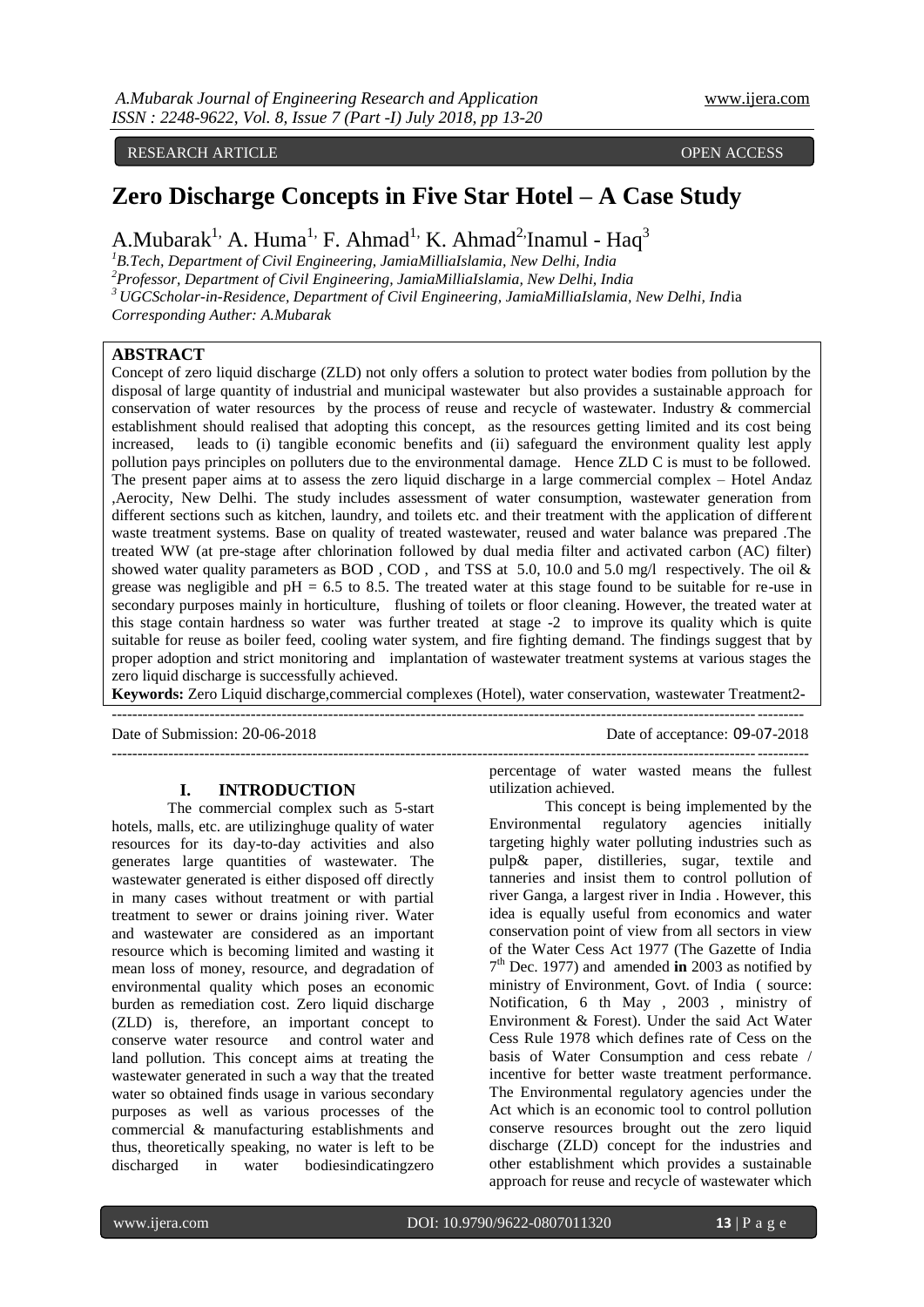are produced in a large quantity in commercial area.

The Central pollution control Board has issued direction under Section 18(1)(b) of Water Act 1974 as amended in 1988 to Pollution Control Board of five Ganga Basin states to direct industries to adopt measures and achieve Zero Liquid Discharge (ZLD) standards. Many Such industries have achieved ZLD and others have submitted action plan for implementation of Charter.

Previously a lot of developments have been made in the context of the ZLD concept. Rao (1995) stated that in thedisposal of wastewater, a high concentration of detergents released in water bodies. The Health Regulatory Authorities have set very stringent limit for detergents at 0.5mg/l for drinking water and 1.0 mg/l for various other household purposes and therefore the idea of utilization of wastewater after proper treatment is needed to protect the recipient system. Thedyeing industries use large quantity of chemicals and effluents from such units cause ecological disturbances due to release of toxic dyes and colour.G.Vishnu (2008) et al reported that one of the dyeing and bleaching unit inNorth-East state produces about 5000-7000 m3/d of effluent with chloride conc. and total dissolved solid (TDS) ranging between 2000-3500 mg/l (tolerable limit, 1000 mg/l) and 5000-7000 mg/l (tolerance limit,2100 mg/l for TDS). On recognising the seriousness of the problem, the industry had been insisted by the pollution control Board (PCB) to adopt suitable treatment plant to achieve no disposal of wastewater by using the Zero Discharge Concept as a means to recycle and reuse the treated water and salt **<sup>2</sup> .**The wide varieties of chemicals &wastes discharged through wastewater which caused adverse impacts motivated the researchers to adopt a suitable treatment system based on membrane, ion exchange and biological technologies**<sup>3</sup>** (P.A.Shivajirao(2012). The capital required to implement new technologies ,and their economic evaluation in terms of benefits of treatment to get the full reuse of wastewater are important consideration to implement the zero effluent discharge <sup>4</sup>(Panaitescu M. et al , 2015). The concept to recovering the waste water after proper treatment has been implemented in various industries. It is actually being practised round the globe. Zero Liquid Discharge has become the basic norm for the treatment of the wastewater from the Coal Power Plant, the Flue Gas Desulphurisation (FGD) and, the cooling towers. One of the largest coal fired power plant (CFPP) in China implemented the ZLD concept for the boiler makeup water. The technology used to treat 630 litres /d water of CFPP and reused it and thus

reducing the intake of local surface water (World 1<sup>St</sup> ZLD)<sup>5</sup>..Semiconductor industry set-up a plant and claimed that the plant remove 99% of waste from wastewater generated and reducedconsumption of water in the process to the extent at about 85% of total water used in the industry (F.Tillberg, 2004)<sup>6</sup>. The major approach was the use of coagulants to maintain pH followed by low pressure filtration and correspondingly dewater the solid waste. The electroplating unit wastewater treatment system mainly for Ni and Cr for achieving the ZLD adopted treatment systems based on filtration such as ultra-filtration (UF), carbon filter adsorbing toxic metals and other impurities. The pre-treated water subjected to ion exchange resin producing pure demineralized water which is quite suitable for re-use in the plating process.Crystallization and spray concentrators produce mixed salts from solid waste which can be be used<sup>6</sup>. M. Chimeng  $(2014)$  stated that the large quantity of wastewater from cooling systems is recovered using Cooling Tower Blowdown(CTBD)treatment system which uses ultrafiltration and Reverse Osmosis (RO) techniques. The system also includes unit for the reduction of hardness and silica. The ZLD system designed to recover> 85 % use-able water from the total generation of wastewater at180 m3/d. The treated water is fully utilized in cooling systems**<sup>7</sup>** .Some rejects & evaporation losses were also shown. J. Wang et al  $(2014)$  reported that the effluent from the palm oil industries generates large quantity of concentrated acidic effluent characterised with bad odour, high COD, and BOD, suspended solid, oil & grease. The plant adopted a treatment system to achieve the treated water as per the standards stipulated by the American boiler manufacturers association. The treated water is completely reuse as boiler feed water and thus achieving the zero liquid discharge. The solid waste generated is used as conventional fertilisers.**<sup>8</sup>**A study was carried out in a Pharmaceutical manufacturing plant (SG et al 2015) and wastewater generated were categories in two streams based on their characteristics for treatment using different techniques to achieve zero discharge. The streams include – (i) High Concentration streams: (COD>15000mg/l and TDS>8000mg/l), and (ii) LCS or Low Concentration streams: (COD<15000mg/l and TDS< 8000mg/l).S. Gangavarapu et al(2015).The two streams (the wastewater) treatment systems consists of (a) for HCS unit, a solvent stripper, Multiple effective evaporator and Agitated Thin Film Drier (ATFD), and (b) for LCS unit-a waste water equalization system, biological systemasequential batch reactor(SBR) and membrane bioreactor (MBR). The plant also has effluent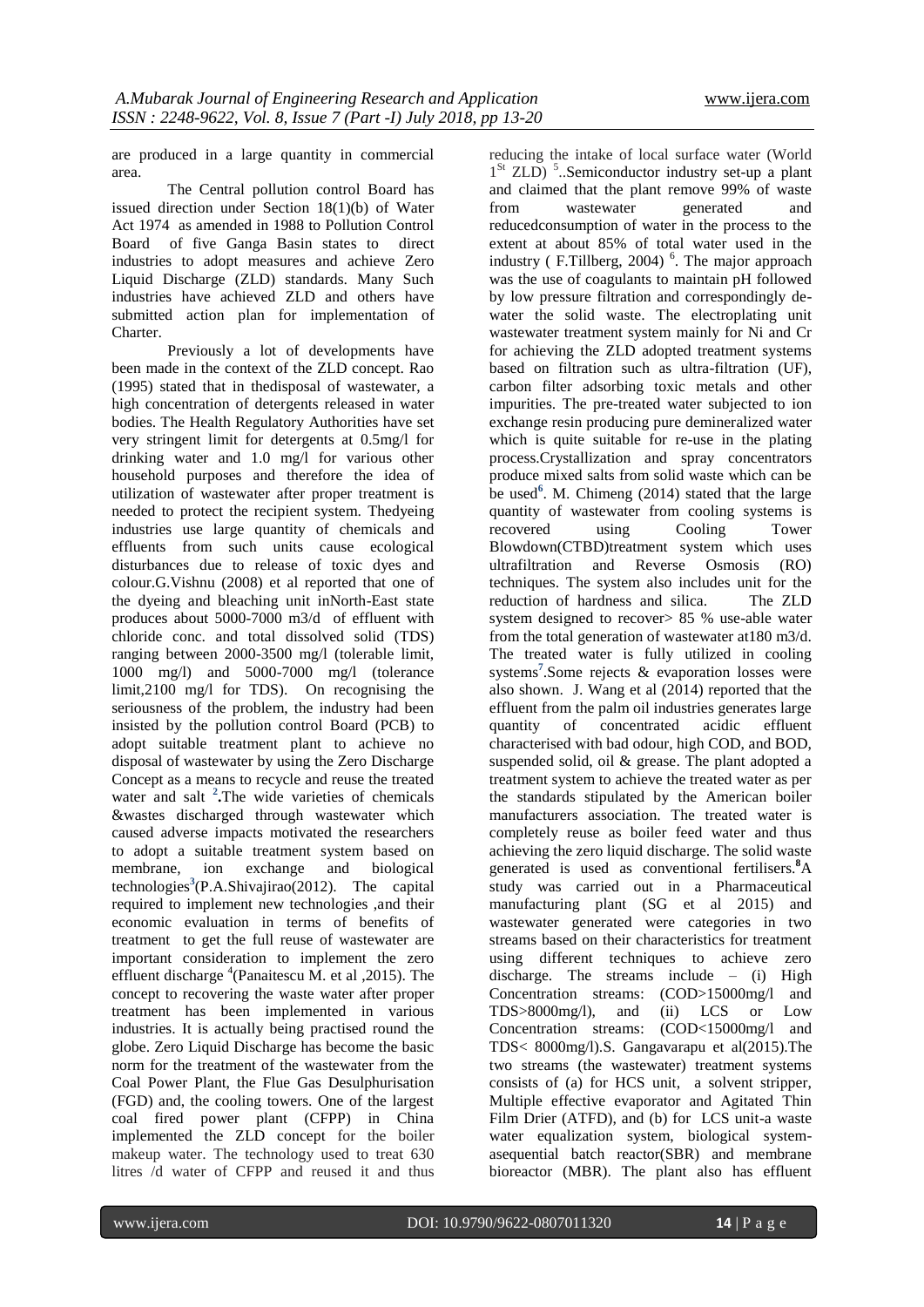recycling unit (ERU). The water obtained after wastewater streams treatment is recycled by the ERU using RO. The finally treated water resulted reduction in the parameter such COD and TDS at 99.9% .whereas BOD and TSS removal were 100% **9**

Present study was undertaken to assess the treatment schemes adopted for STP and ETP to achieve the zero liquid discharge concept in a large capacity hotel establishment - a commercial complexin Delhi

#### **Description of 5- Star Hotel and its adjoining areas**

5-Star Hotel M/S Andazlocated at Aerocity near IGI airport, in south-west region of New Delhi, was selected as the commercial complex to study the working of Sewage Treatment Plant (STP) and Effluent Treatment Plant (ETP) and how these treatment plants were contributing towards the idea of Zero Liquid Discharge. The hotel surveyed has total plot area of about 26800 m<sup>2</sup> in which unpaved area is found to be about 9000 m<sup>2</sup> . The number of workers employed currently accounts up to 1000-1200. The area occupied by the terrace is about 8000 m2 and adopted the rain water harvesting scheme

According to the Central Ground Water Board (CGWB), the water table of the South West region where the hotel facility and other number of large establishments located, dropped by 5m-7m. There has been a huge depletion in the ground water level due to excessive exploitation and very little recharge. Water table in the area could be about 70m-80m deep. Ever increasing population and rapid urbanization have put a lot of pressure on the existing water resources.

Not only does it become necessary to improve the water quality as per the norms but also it is inevitable to recycle the water and further, if possible, contribute towards recharging the ground water. The Sewage Treatment Plants in the commercial complexes are planned to meet these requirements to a greater extent. Due to the lack of water resources and strict enforcement by the PCB and also in their own interest, the commercial complexes are contributing towards Zero Discharge Concept with the help of well-designed treatment systems.

#### **Survey &Technique adopted for wastewater management to achieve ZLD**

Present assessment involves the processes that are being undertaken in the hotels and restaurants for waste discharge from different sections like sewage, laundry, and kitchen etc. and their treatmentsto achieve the fullest possible

extent to utilize the treated water for different purposes without any wastage. .

The hotel employed many environmental benefitting techniques like rain-water harvesting system and solid waste management system. The Hotel set-up an efficient sewage treatment plant as well as an effluent treatment plant to achieve zero effluent discharge

The kitchen wastewater after removal of large amount of oil and grease was treated along with the sewage treatment plant.Water discharged from laundry is treated in a separate unit as it contains high amount of COD. The water after chlorination through chlorine contact tank and filtration is used for horticulture, gardening, irrigation and floor-cleaning. For process and other use in the hotel, the water is subjected to tertiary treatment by employing the following techniques:

- Multi-grade pressure filter,
- Activated carbon filter,
- Softeners,
- Ultra filtration,

The treated wastewaterafter these steps i.e, referred as stage -1 treatment is used in flushing system.However , the treated water is not fit for further use , it is further subjected for treatment through large softeners, filters & RO. The water referred as stage 2 treated one is sent to cooling towers and in boilers or other machineries which are susceptible to corrosion and severely damaged eventually if there is any hardness left in the water.

#### **Wastewater Treatment Technique:**

The wastewater is collected and passes through a bar screen where larger size waste materials present is segregated. The wastewater then allowed entering through oil and grease chamber where 90% to 95% oil & grease is removed present mainly from kitchen section , and a sub-unit in oil &grease chamber have cutter pumps which further removes the extra oil & grease. Waste water from this unit passes in equalisation tank where wastewater from laundry unit having high COD mixed and reaches the aeration tank for biological treatment carried out by MBBR (Moving Bio Bed Reactor) system. After certain HRT the wastewater enter into clarified from where the sludge is removed through tube settlers and taken to sludge holding tank. The clarified effluent showed about 90-85% of the BOD and COD are removal after the MBBR. The water at this stage after chlorination via dual media filters and activated carbon (AC) filter is used for horticulture. However, the treated water at this stage cannot be used for cooling towers or boiler feed as the water contain high hardness, and therefore sent to softeners to remove hardness**.**  Ultra filtered water is used in flush. The UV system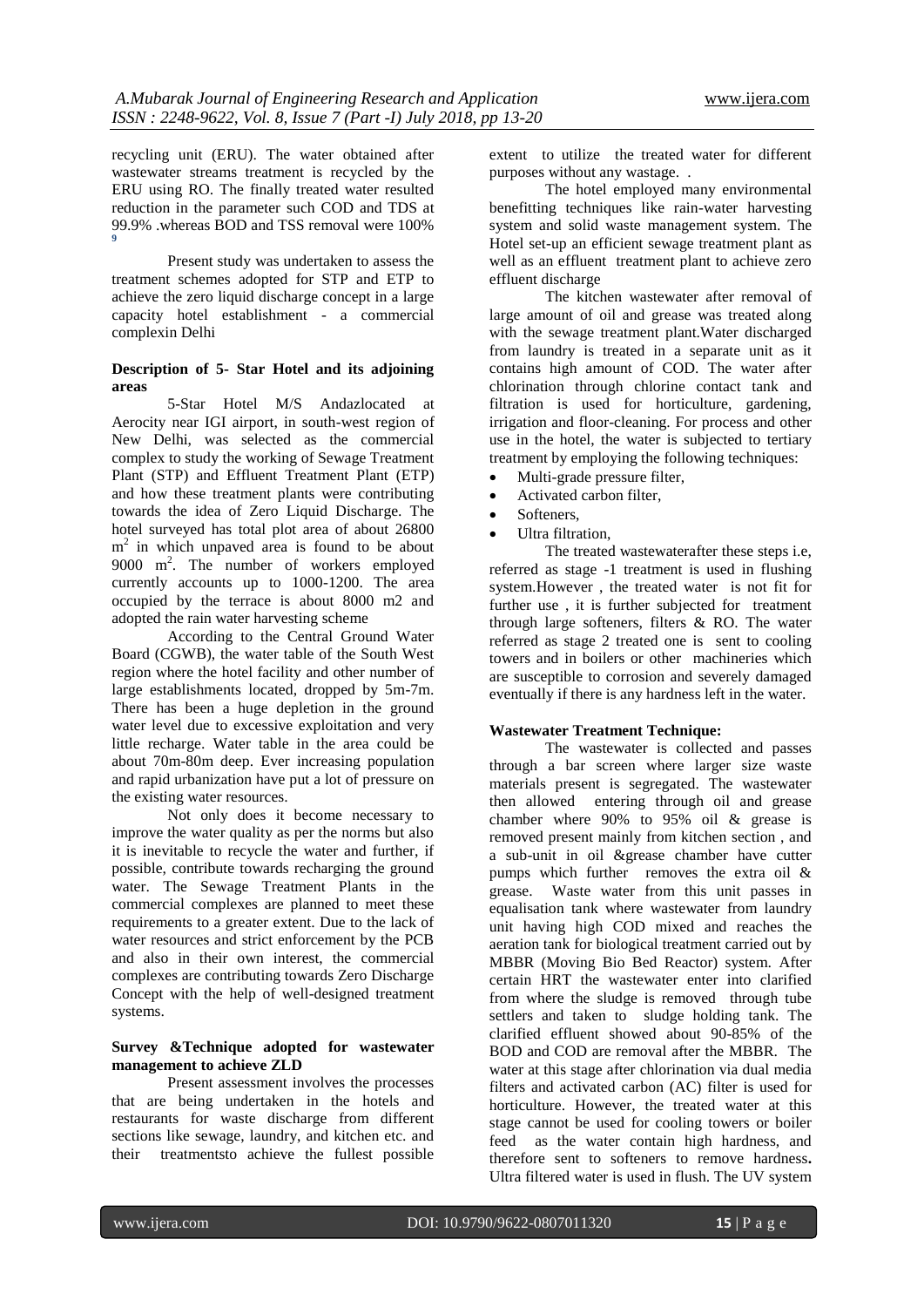is used to kill bacteria at 99 %. Sludge is dewatered by filter press to squeeze out water. Logic control panels are used in filtration where electrically discharge ideas is shown in chart below.

operated valves are used. A conceptual layout of the treatment scheme for wastewater treatment to implement the zero liquid



**Fig. 1 Conceptual Wastewater Treatment Scheme**

www.ijera.com DOI: 10.9790/9622-0807011320 **16** | P a g e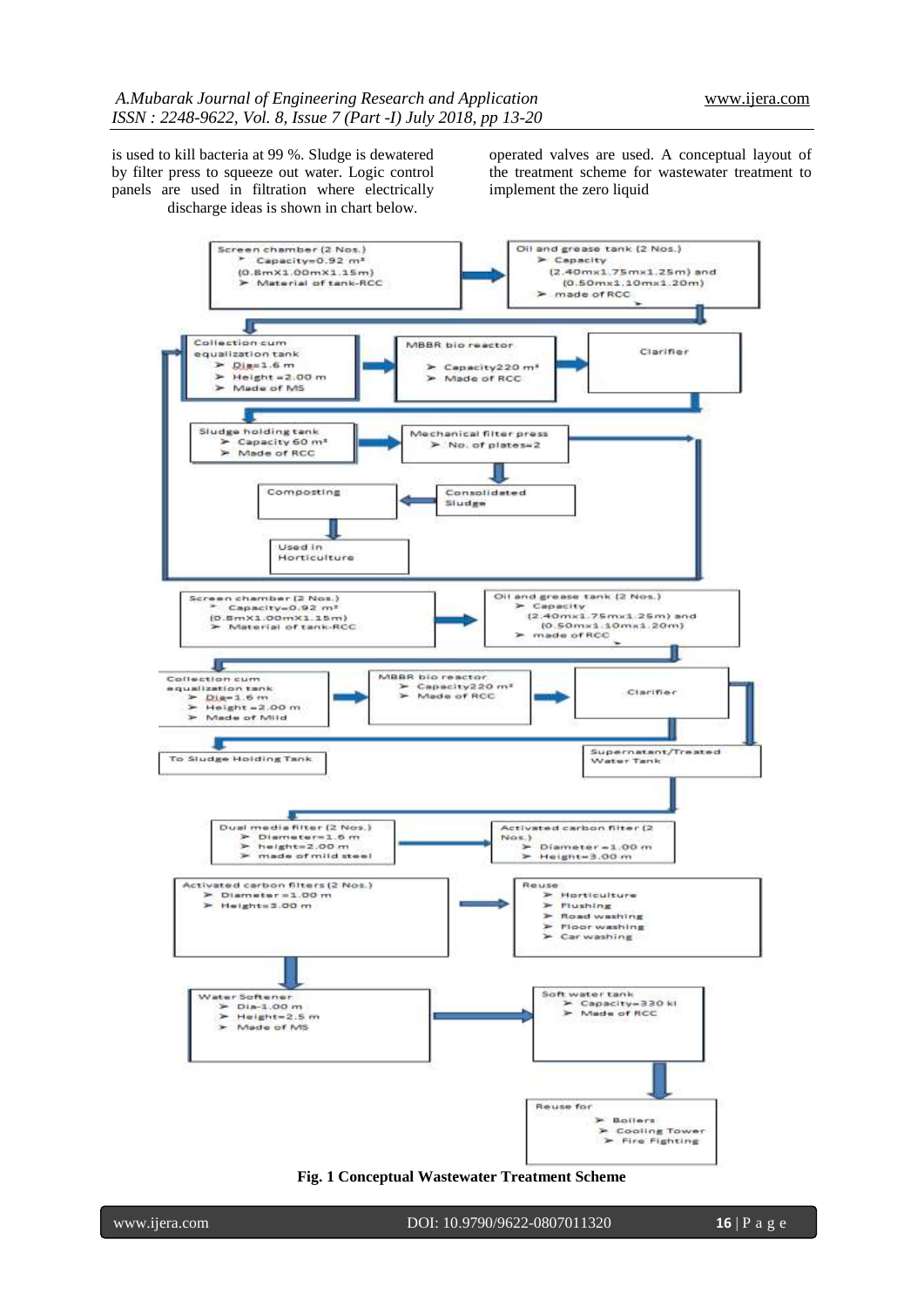#### **II. RESULTS& DISCUSSIONS:**

The Sewage Treatment Plant is installed for a design capacity of 550KLD of wastewater. The plant can treat the WWhaving BOD, COD, Oil & grease and TSS up to 330mg/l, 600 mg/l, 40 mg/l and 200mg/l as the design parameter. The water obtained after ultra-filtration in the STP has the characteristics such as:BOD, COD, and TSS at 5.O mg/l,10.0 mg/l, and 5.0 mg/l. Oil & grease is negligible and pH=6.5 to 8.5.This water is suitable to be used for horticulture, flushing, car wash, floor cleaning, etc. However, this water cannot be used for fire demand, cooling tower, and boilers feed as water contain hardness (Figure 1), after passing through softeners and RO stage-2, the water is found quite suitable for use in cooling towers, boilers and for fulfilling fire demand. The water after stage-2 has the following characteristics:- BOD=0.0 mg/l; COD=0.0 mg/l; TSS=0-1 mg/l; oil & grease=0.0 mg/l. (Table 1 )

| Parameter  | wastewater before treatment treated WQ after filters & AC,<br>me/1 | After Ro-stage-2 |         |
|------------|--------------------------------------------------------------------|------------------|---------|
| <b>BOD</b> | 300                                                                |                  |         |
| COD        | 600                                                                |                  |         |
| <b>TSS</b> | 200                                                                |                  | $0 - 1$ |
| O/g        | 40                                                                 | negligible       |         |

**Table 1:** Treated water quality and use pattern

|                |                                                                                                               |                                                                                              |                                            |                                                       | <b>Table 2:</b> Water Consumption Pattern |                                     |                             |                                    |                            |
|----------------|---------------------------------------------------------------------------------------------------------------|----------------------------------------------------------------------------------------------|--------------------------------------------|-------------------------------------------------------|-------------------------------------------|-------------------------------------|-----------------------------|------------------------------------|----------------------------|
| S.<br>No.      | Description                                                                                                   | Total<br>Number<br>of Units                                                                  | Total<br>Population                        | Total<br>Water<br>Demand<br>Per.<br>Person<br>Per Day | Total<br>Water<br>Requirement             | Domestic<br>Cold<br>Water<br>Demand | Recycled<br>Water<br>Demand | Domestic<br>Water<br>Hot<br>Demand | Flow to<br>Sewer.<br>(80%) |
| 1              | Guest Room<br>$@2.0$ person                                                                                   | 530                                                                                          | 1060                                       | 250                                                   | @250 Itspepd                              | (定115)<br>Itspcpd                   | @60 ltspcpd                 | @75 Itspcpd                        | @80%                       |
|                | per room                                                                                                      |                                                                                              |                                            |                                                       | 265000                                    | 121900                              | 63600                       | 79500                              | 212000                     |
| 2              | Hotel<br>Staff<br>Permanent                                                                                   | 530                                                                                          | 110                                        | 135                                                   | @135 ltspcpd                              | 55<br>a.<br>Itspcpd                 | @45 Itspcpd                 | a<br>35<br><i>ltspcpd</i>          | @ 80%                      |
|                |                                                                                                               |                                                                                              |                                            |                                                       | 14850                                     | 6050                                | 4950                        | 3850                               | 11880                      |
| 3              | Hotel<br>Dav<br>Staff                                                                                         | 530                                                                                          | 110                                        | 45                                                    | @45 Itspcpd                               | @20<br><b>Itspcpd</b>               | @20 Itspcpd                 | (ii) 5 ltspcpd                     | @ 80%                      |
|                |                                                                                                               |                                                                                              |                                            |                                                       | 4950                                      | 2200                                | 2200                        | 550                                | 3960                       |
| $\overline{4}$ | Visitors                                                                                                      | 530                                                                                          | 530                                        | 15                                                    | @15 ltspcpd<br>7950                       | @5 ltspcpd<br>2650                  | @5 ltspcpd<br>2650          | @5 ltspcpd<br>2650                 | @80%<br>6360               |
| 3              | For Kitchen<br>(1060x3)                                                                                       |                                                                                              | 5120                                       | 12                                                    | 12 It per meal                            | @8 Its per<br>meal                  |                             | 604 Its per<br>meal                | 0280%                      |
|                | 220×2<br>1500x1<br>5120 meals<br>@ 12 It per<br>meal                                                          |                                                                                              |                                            |                                                       | 61440                                     | 40960                               |                             | 20480                              | 49152                      |
| 6              | R.O<br>POlant<br>For Drinking<br>For<br>Water<br>Guest Room<br>and<br>Preparation<br>of Food and<br>Beverages | 1060x1.<br>5 Litres<br>(for<br>guest)+<br>5120<br>mealsX3<br>16950lts<br>sav<br>17000<br>LPD |                                            |                                                       | Assuming<br>Yield of R.O.<br>Plant @50%   |                                     |                             |                                    | @ 50%                      |
|                |                                                                                                               |                                                                                              |                                            |                                                       | 34000                                     | 34000                               |                             |                                    | 17000                      |
| 7              | <b>Banquet Hall</b>                                                                                           | Total<br>$area=$<br>3484<br>sq.meter<br>Gneludi<br>ng<br>Ballroo<br>m and<br>Studios)        | 5360<br>persons<br>@0.65 sqm<br>per person | 15                                                    | @15 Itspcpd                               | @5 ltspcpd                          | @5 ltspcpd                  | @5 ltspcpd                         | @80%                       |
|                |                                                                                                               |                                                                                              |                                            |                                                       | 80400                                     | 26800                               | 26800                       | 26800                              | 64320                      |
| g.             | Water<br>for<br>laundary<br>$\overline{a}$                                                                    |                                                                                              | 4240                                       | 20                                                    | 20 Its per kg                             | $@12$ Its<br>per kg                 |                             | @ 8 lts per<br>kg                  | @ 80%                      |
|                | 8kg<br>guest<br>day<br>room/<br>(Total 4240<br>kg/day) & 20<br>Lit/day                                        |                                                                                              |                                            |                                                       | 84800                                     | 50880                               |                             | 33920                              | 67840                      |
| 9              | Gym and Spa                                                                                                   | Total<br>$area =$<br>1285<br>sq.m                                                            | $918 \t@ 1.4$<br>sq.m<br>per<br>person     | 15                                                    | @15 Itspcpd<br>13770                      | @5 ltspcpd<br>4590                  | @5 ltspcpd<br>4590          | @5 ltspcpd<br>4590                 | @80%<br>11016              |
|                | Total                                                                                                         |                                                                                              |                                            |                                                       | 567160                                    | 290030                              | 104790                      | 172340                             | 443528                     |
|                |                                                                                                               |                                                                                              |                                            |                                                       |                                           |                                     |                             |                                    |                            |

#### **Table 2**: Water Consumption Pattern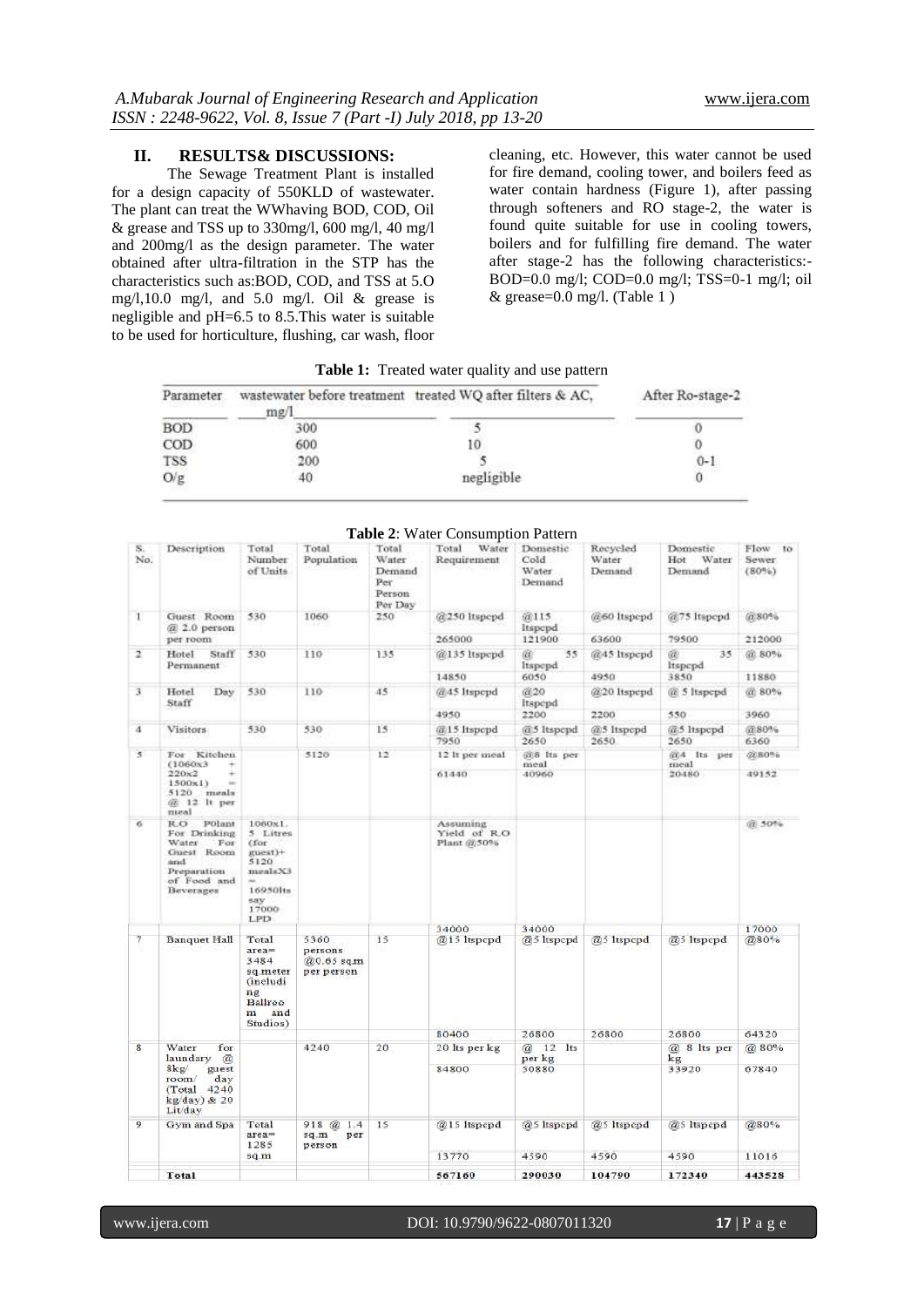|                |                                                                                                                         |                                                                       |                            |                                                          | <b>Table 5.</b> INTSCCHARGOUS WARD INCONDITION TO THORT |                                              |                             |                                 |                                  |
|----------------|-------------------------------------------------------------------------------------------------------------------------|-----------------------------------------------------------------------|----------------------------|----------------------------------------------------------|---------------------------------------------------------|----------------------------------------------|-----------------------------|---------------------------------|----------------------------------|
| S.<br>No<br>k, | <b>Description</b>                                                                                                      | Total<br>Number of<br>Units                                           | <b>Total</b><br>Population | <b>Total</b><br>Water<br>Demand<br>Per Person<br>Per Day | Total Water<br>Requirement                              | Domestic<br>$_{\rm Cold}$<br>Water<br>Demand | Recycled<br>Water<br>Demand | Domestic<br>Hot Water<br>Demand | Flow to<br><b>Sewer</b><br>(80%) |
|                |                                                                                                                         |                                                                       |                            | $_{\rm LPD}$                                             | <b>LPD</b>                                              | LPD                                          | LPD                         | LPD                             | LPD                              |
| $\mathbf{I}$   | Make<br>up<br>water<br>$_{\rm for}$<br>cooling<br>tower of A/C<br>plant (330000<br>LPD)                                 |                                                                       |                            |                                                          | 330000                                                  |                                              | 330000                      |                                 |                                  |
| $\overline{2}$ | Landscapping<br>water<br>requirement<br>for $30\%$ of<br>plot<br>area<br>$0.3X22177 =$<br>6653 sq.m @<br>5 Lit / $sq.m$ |                                                                       |                            |                                                          | 33265                                                   |                                              | 33265                       |                                 |                                  |
| 3              | Road washing<br>(L/S)                                                                                                   |                                                                       |                            |                                                          | 5000                                                    |                                              | 5000                        |                                 |                                  |
| 4              | Mopping<br>&<br>Washing                                                                                                 |                                                                       |                            |                                                          | 2000                                                    |                                              | 2000                        |                                 |                                  |
| 5              | Toilet<br>Flushing                                                                                                      | 530                                                                   | 1060                       | 60                                                       | @60 ltspcpd                                             |                                              | 63600                       |                                 |                                  |
|                |                                                                                                                         |                                                                       |                            |                                                          | 63600                                                   |                                              |                             |                                 |                                  |
|                |                                                                                                                         |                                                                       |                            |                                                          |                                                         |                                              |                             |                                 |                                  |
| 6              | Swimming<br>Pool<br>(For<br>Hotel)<br>make-up<br>water                                                                  | Volume of<br>the<br>$pool=305.$<br>099 $X =$<br>610.198<br>cubic mtr. |                            |                                                          | @ 0.625 ft.<br>evaporative<br>loss                      |                                              |                             |                                 |                                  |
|                |                                                                                                                         | $=610$ cubic<br>mtr. Appx                                             |                            |                                                          | 58674                                                   | 58674                                        |                             |                                 |                                  |
| 7              | <b>WTP</b><br>backwash &<br>regeneration                                                                                |                                                                       |                            |                                                          | 8000                                                    | 8000                                         |                             |                                 |                                  |
|                | <b>Total</b><br>for                                                                                                     |                                                                       |                            |                                                          | 500539                                                  | 66674                                        | 370265                      | $\bf{0}$                        | $\bf{0}$                         |
|                | Miscellaneou<br>S                                                                                                       |                                                                       |                            |                                                          |                                                         |                                              |                             |                                 |                                  |
|                | <b>Grand Total</b>                                                                                                      |                                                                       |                            |                                                          | 1067699                                                 | 356704                                       | 475055                      | 172340                          | 443528                           |

# **Table 3**: Miscellaneous Water Requirement for Hotel

### **Table 4:** Total Water Requirement Chart

| TOTAL WATER REQUIREMENT CHART                                |          |  |  |  |  |  |  |
|--------------------------------------------------------------|----------|--|--|--|--|--|--|
| Total water requirement (KLD)                                | 1067.699 |  |  |  |  |  |  |
| Total domestic<br>cold<br>water<br>requirement (KLD)         | 356.704  |  |  |  |  |  |  |
| Total domestic<br>hot<br>water<br>requirement (KLD)          | 172.34   |  |  |  |  |  |  |
| Total toilet flushing<br>water<br>requirement (KLD)          | 63.6     |  |  |  |  |  |  |
| Total landscapping & road washing<br>water requirement (KLD) | 38.625   |  |  |  |  |  |  |
| Total soft water requirement (KLD)                           | 330      |  |  |  |  |  |  |
| Flow to Sewer (KLD)                                          | 443.528  |  |  |  |  |  |  |
| STP Capacity (KLD)                                           | 550      |  |  |  |  |  |  |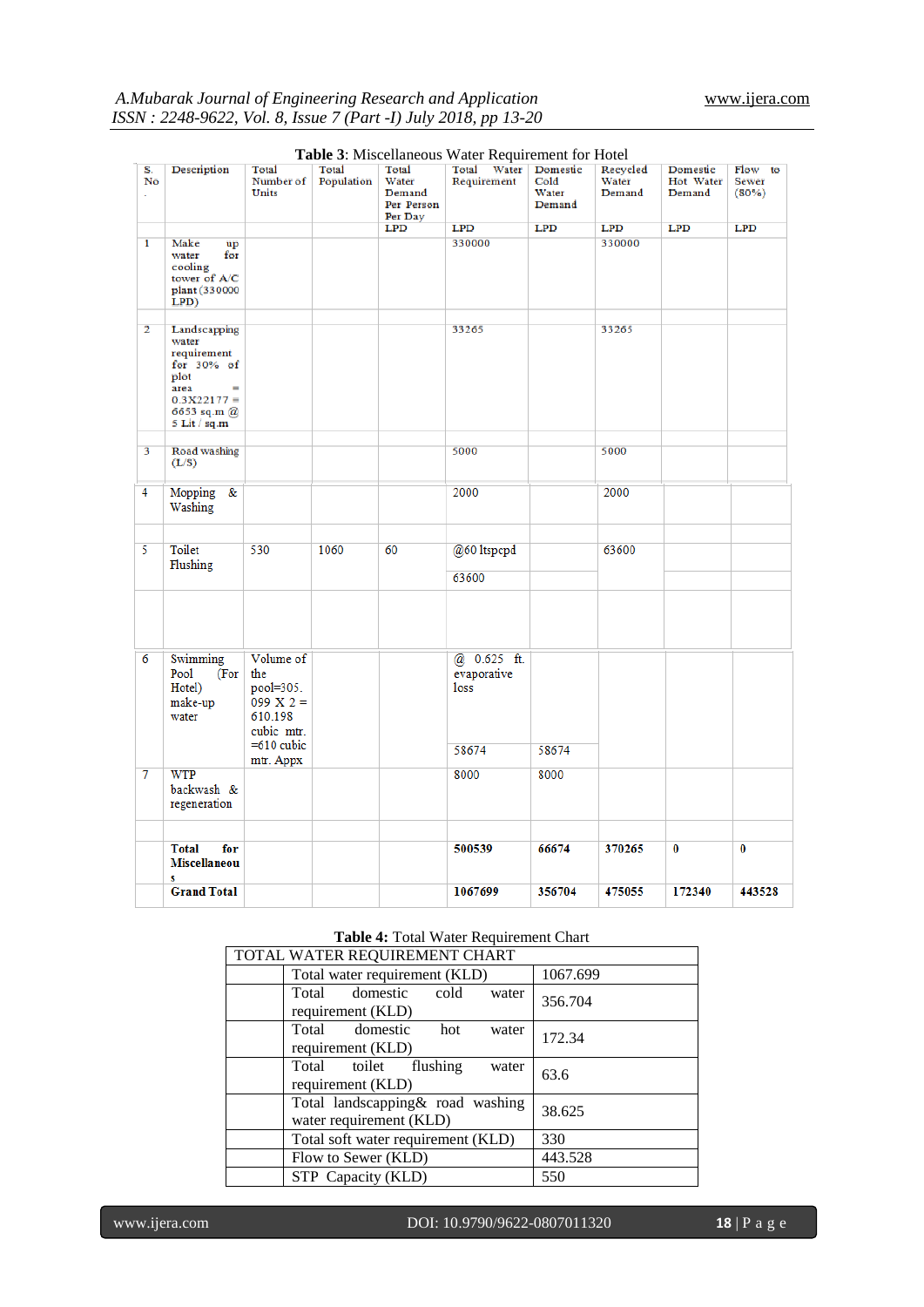| Total Water Output from STP (KLD)<br>@70%                                                      | 385     |
|------------------------------------------------------------------------------------------------|---------|
| Total Recycled water requirement<br>(KLD)                                                      | 475.055 |
| Water<br>Requirement<br>from<br>Municipal/Domestic/Tubewell<br>for<br>Recycle Purpose (KLD)    | 90.055  |
| Total Water Requirement<br>from<br>Municipal/Tubewell<br>for<br>Domestic+Recycle Purpose (KLD) | 619.099 |



**Fig 2**: Water Balance Scheme

Considering water consumption about 90 % of water (i.e. WW) after suitable treatment at different stages is reused. From the present assessment it is found that very less waste is wasted and consumption (intake) of water from groundwater is drastically reduced by applying the concept of ZLD

## **III. CONCLUSIONS:**

The concept of ZLD is technologically and economically viable option because of the present context of resource constraint – increasing non availability of water, and its rising cost. The prevention of pollution of water resources is, therefore, immensely needed to sustain life. The

present study deals with the justification of this fact. The commercial & Industrial complexes consume and generate large quantity of water and wastewater The ZLD concept was applied in a 5– Star hotel in Delhi by means of adopting different wastewater treatment techniques and purification systems to achieve the fullest reuse of wastewater after treatment for secondary purposes as well as in the process such as boiler feed water and in cooling water system. Hence the quantity of fresh water required is drastically reduced. To implement the ZLD concept and to get the benefits as per the Cess Act of 1992, the industrial and commercial complexes are required to adopt suitable treatment systems to achieve the no discharge of wastewater